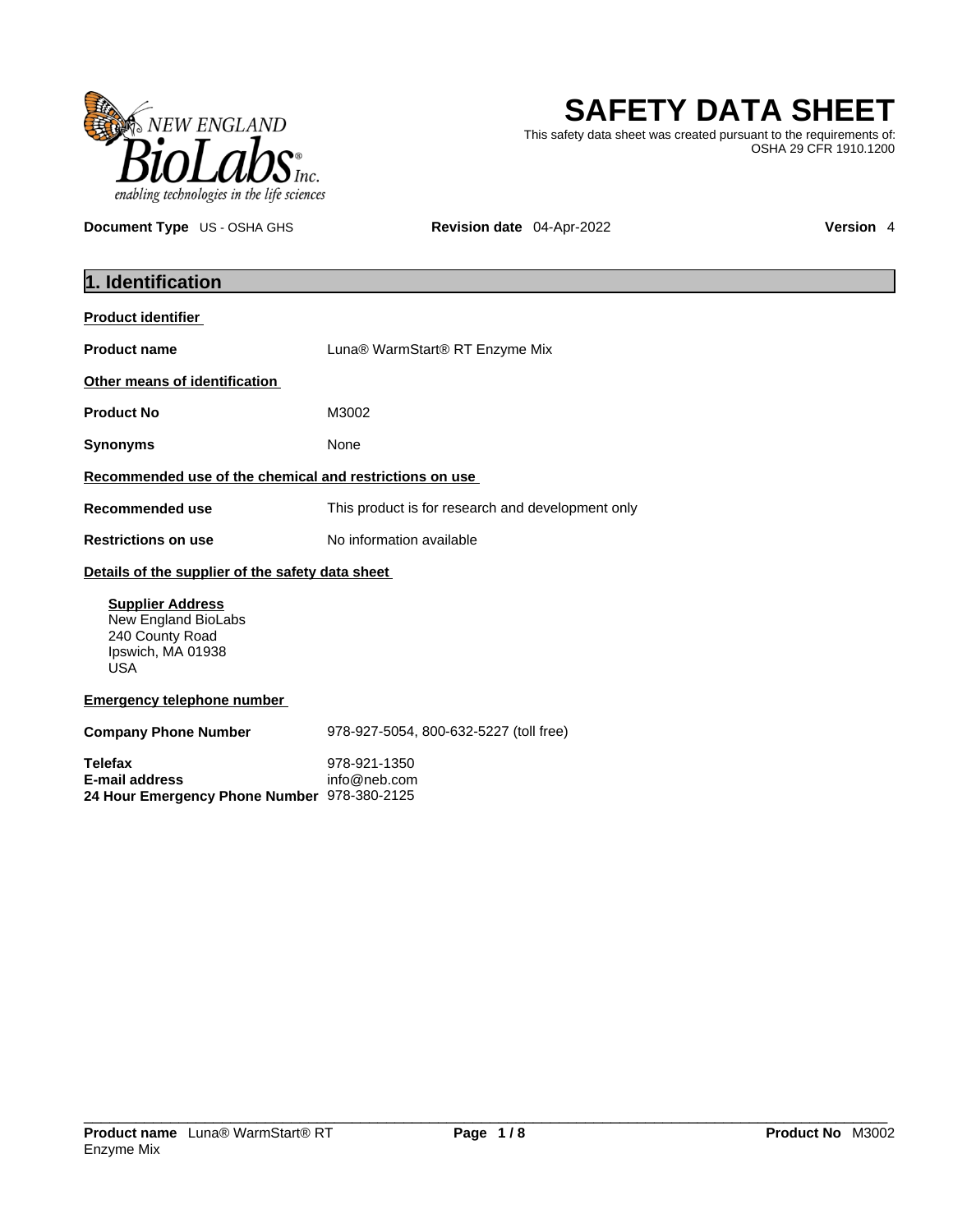## **2. Hazard(s) identification**

### **Classification**

This chemical is not considered hazardous by the 2012 OSHA Hazard Communication Standard (29 CFR 1910.1200)

#### **Hazards not otherwise classified (HNOC)**

Not applicable

### **Label elements**

**Hazard statements**  This chemical is not considered hazardous by the 2012 OSHA Hazard Communication Standard (29 CFR 1910.1200)

The product contains no substances which at their given concentration, are considered to be hazardous to health.

| <b>Physical state</b><br>Appearance<br>Odor<br>Liauid<br>Colorless<br>Jdorlessi |  |
|---------------------------------------------------------------------------------|--|
|---------------------------------------------------------------------------------|--|

### **Other information**

No information available.

### **3. Composition/information on ingredients**

**Substance** 

Not applicable.

**Mixture** 

### **4. First-aid measures**

### **Description of first aid measures**

| <b>Inhalation</b>                                           | Remove to fresh air.                                                                                                    |  |
|-------------------------------------------------------------|-------------------------------------------------------------------------------------------------------------------------|--|
| Eye contact                                                 | Rinse thoroughly with plenty of water for at least 15 minutes, lifting lower and upper eyelids.<br>Consult a physician. |  |
| <b>Skin contact</b>                                         | Wash skin with soap and water.                                                                                          |  |
| <b>Ingestion</b>                                            | Rinse mouth.                                                                                                            |  |
| Most important symptoms and effects, both acute and delayed |                                                                                                                         |  |

### **Symptoms** No information available.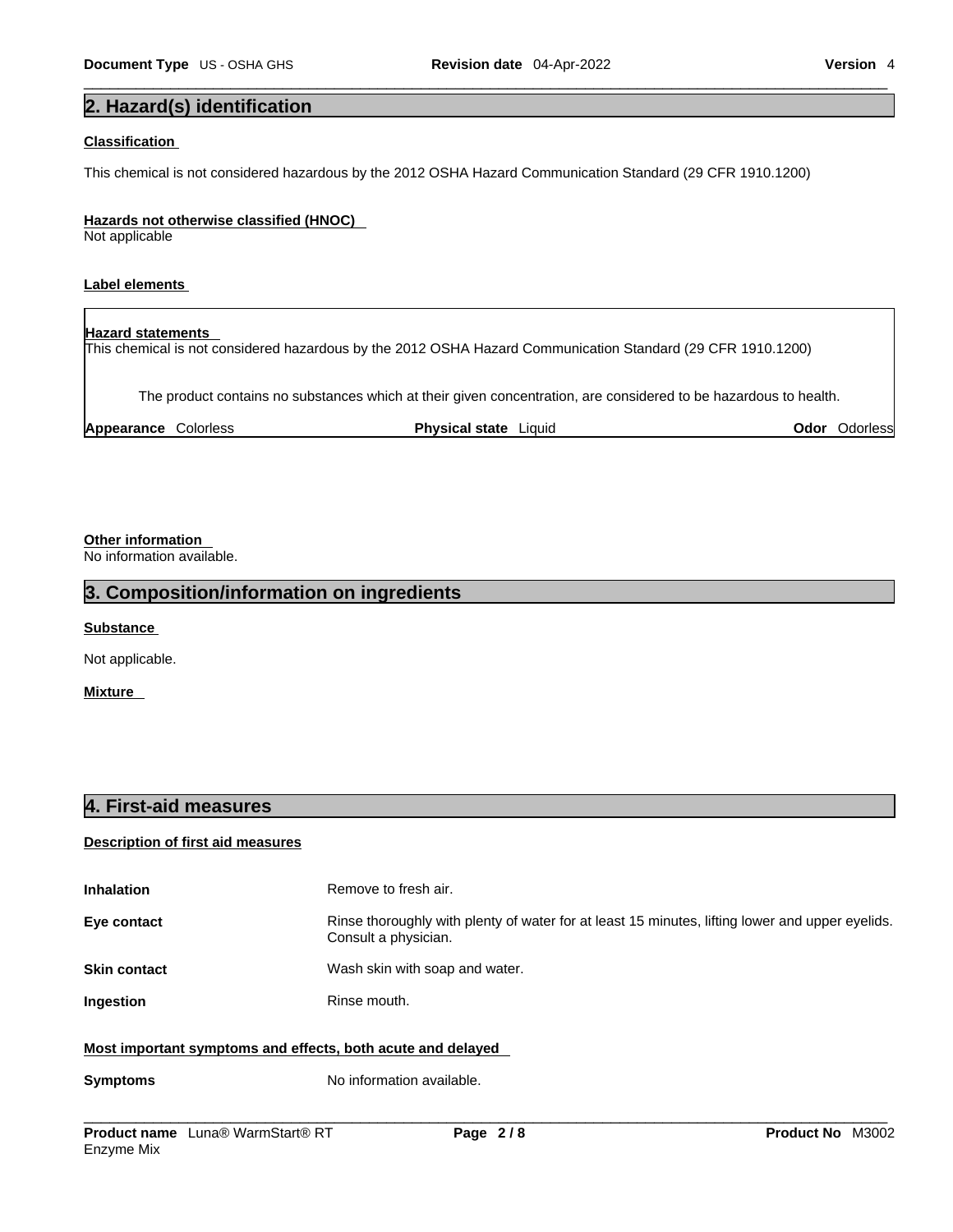### **Indication of any immediate medical attention and special treatment needed**

**Note to physicians** Treat symptomatically.

|  | 5. Fire-fighting measures |  |
|--|---------------------------|--|
|--|---------------------------|--|

| <b>Suitable Extinguishing Media</b><br><b>Large Fire</b>                   | Use extinguishing measures that are appropriate to local circumstances and the<br>surrounding environment.<br>CAUTION: Use of water spray when fighting fire may be inefficient. |  |
|----------------------------------------------------------------------------|----------------------------------------------------------------------------------------------------------------------------------------------------------------------------------|--|
| Unsuitable extinguishing media                                             | Do not scatter spilled material with high pressure water streams.                                                                                                                |  |
| No information available.<br>Specific hazards arising from the<br>chemical |                                                                                                                                                                                  |  |
| <b>Explosion data</b><br><b>Sensitivity to mechanical impact None.</b>     |                                                                                                                                                                                  |  |
| Sensitivity to static discharge                                            | None.                                                                                                                                                                            |  |
| Special protective equipment and<br>precautions for fire-fighters          | Firefighters should wear self-contained breathing apparatus and full firefighting turnout<br>gear. Use personal protection equipment.                                            |  |

## **6. Accidental release measures**

### **Personal precautions, protective equipment and emergency procedures**

| <b>Personal precautions</b> | Ensure adequate ventilation. |
|-----------------------------|------------------------------|
|-----------------------------|------------------------------|

| Methods and material for containment and cleaning up |                                                       |  |
|------------------------------------------------------|-------------------------------------------------------|--|
| <b>Methods for containment</b>                       | Prevent further leakage or spillage if safe to do so. |  |
| Methods for cleaning up                              | Pick up and transfer to properly labeled containers.  |  |

### **7. Handling and storage**

| <b>Precautions for safe handling</b>                         |                                                                        |  |
|--------------------------------------------------------------|------------------------------------------------------------------------|--|
| Advice on safe handling                                      | Handle in accordance with good industrial hygiene and safety practice. |  |
| Conditions for safe storage, including any incompatibilities |                                                                        |  |
| <b>Storage Conditions</b>                                    | Keep container tightly closed in a dry and well-ventilated place.      |  |

# **8. Exposure controls/personal protection**

### **Control parameters**

**Exposure Limits**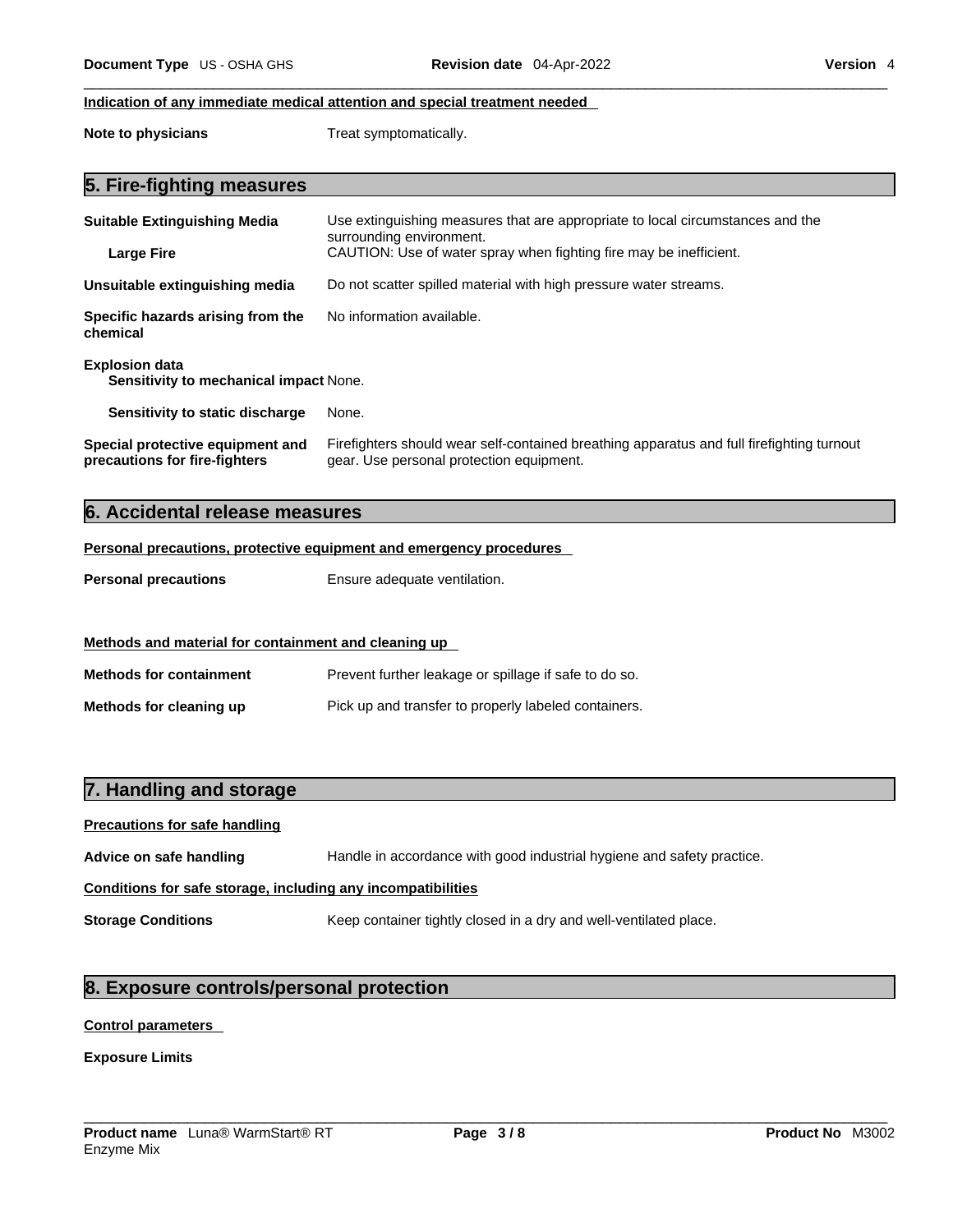Other information **Vacated limits revoked by the Court of Appeals decision in AFL-CIO v. OSHA, 965 F.2d 962** (11th Cir., 1992).

| Appropriate engineering controls                                      |                                                                                                                                                                             |  |
|-----------------------------------------------------------------------|-----------------------------------------------------------------------------------------------------------------------------------------------------------------------------|--|
| <b>Engineering controls</b>                                           | <b>Showers</b><br>Eyewash stations<br>Ventilation systems.                                                                                                                  |  |
| Individual protection measures, such as personal protective equipment |                                                                                                                                                                             |  |
| <b>Eye/face protection</b>                                            | No special protective equipment required.                                                                                                                                   |  |
|                                                                       |                                                                                                                                                                             |  |
| Skin and body protection                                              | No special protective equipment required.                                                                                                                                   |  |
| <b>Respiratory protection</b>                                         | No protective equipment is needed under normal use conditions. If exposure limits are<br>exceeded or irritation is experienced, ventilation and evacuation may be required. |  |
| <b>General hygiene considerations</b>                                 | Handle in accordance with good industrial hygiene and safety practice.                                                                                                      |  |

### **9. Physical and chemical properties**

### **Information on basic physical and chemical properties**

| <b>Physical state</b>                  | Liquid                   |                  |
|----------------------------------------|--------------------------|------------------|
| Appearance                             | Colorless                |                  |
| Color                                  | No information available |                  |
| Odor                                   | Odorless                 |                  |
| <b>Odor threshold</b>                  | No information available |                  |
| <b>Property</b>                        | <b>Values</b>            | Remarks • Method |
| рH                                     | 7.6                      |                  |
| Melting point / freezing point         | No data available        | None known       |
| Initial boiling point and boiling      | No data available        | None known       |
| range                                  |                          |                  |
| <b>Flash point</b>                     | No data available        | None known       |
| <b>Evaporation rate</b>                | No data available        | None known       |
| Flammability (solid, gas)              | No data available        | None known       |
| <b>Flammability Limit in Air</b>       |                          | None known       |
| <b>Upper flammability or explosive</b> | No data available        |                  |
| limits                                 |                          |                  |
| Lower flammability or explosive        | No data available        |                  |
| limits                                 |                          |                  |
| Vapor pressure                         | No data available        | None known       |
| Vapor density                          | No data available        | None known       |
| <b>Relative density</b>                | No data available        | None known       |
| <b>Water solubility</b>                | No data available        | None known       |
| Solubility(ies)                        | No data available        | None known       |
| <b>Partition coefficient</b>           | No data available        | None known       |
| <b>Autoignition temperature</b>        | 392.8 °C / 739 °F        |                  |
| <b>Decomposition temperature</b>       |                          | None known       |
| <b>Kinematic viscosity</b>             | No data available        | None known       |
| <b>Dynamic viscosity</b>               | No data available        | None known       |
| <b>Other information</b>               |                          |                  |
| <b>Explosive properties</b>            | No information available |                  |
| <b>Oxidizing properties</b>            | No information available |                  |
| Softening point                        | No information available |                  |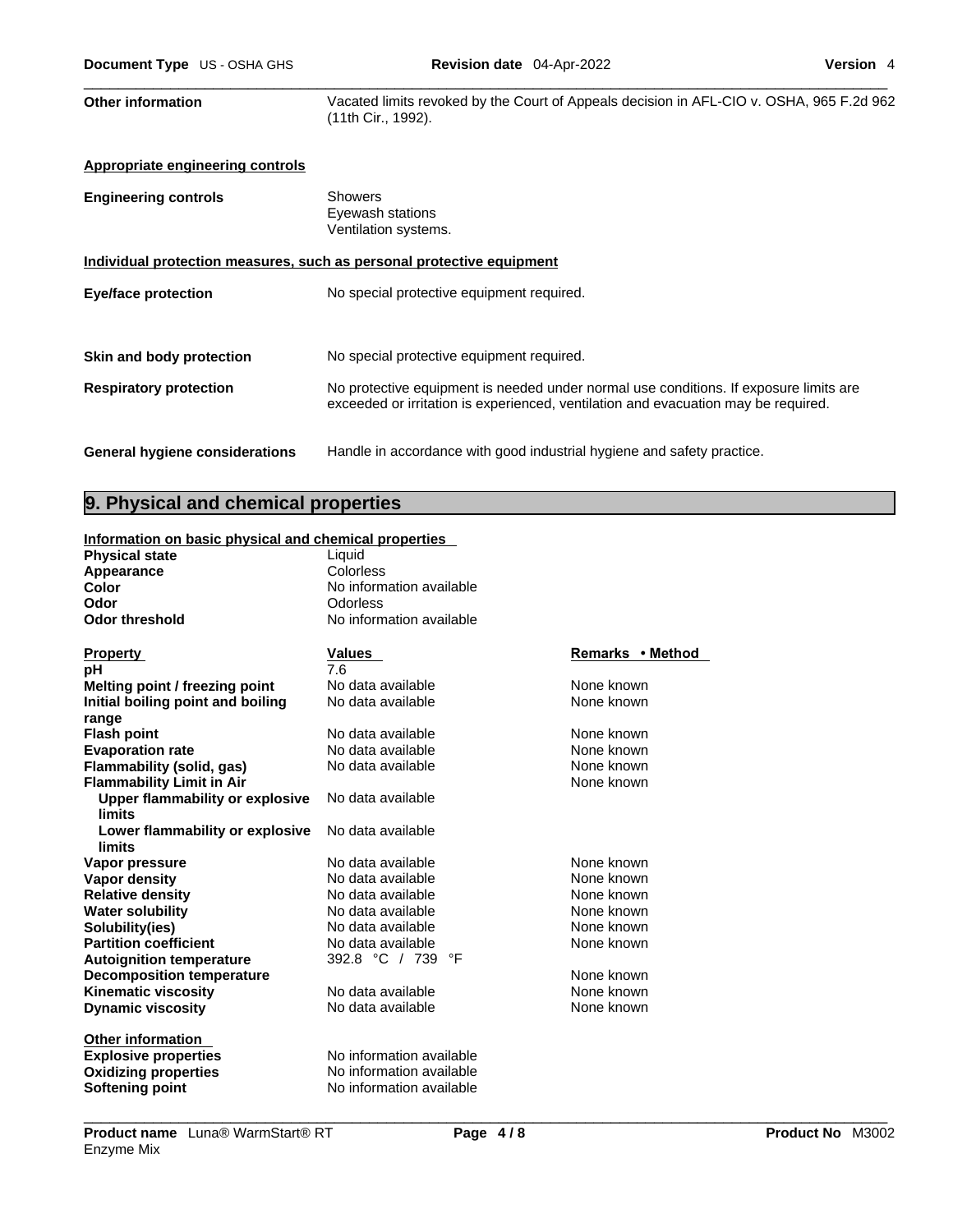| <b>Molecular weight</b> | No information available |
|-------------------------|--------------------------|
| <b>VOC Content (%)</b>  | No information available |
| <b>Liquid Density</b>   | No information available |
| <b>Bulk density</b>     | No information available |

# **10. Stability and reactivity**

| <b>Reactivity</b>                                                          | No information available.                 |  |
|----------------------------------------------------------------------------|-------------------------------------------|--|
| <b>Chemical stability</b>                                                  | Stable under normal conditions.           |  |
| Possibility of hazardous reactions                                         | None under normal processing.             |  |
| <b>Conditions to avoid</b>                                                 | None known based on information supplied. |  |
| Incompatible materials                                                     | None known based on information supplied. |  |
| Hazardous decomposition products None known based on information supplied. |                                           |  |

# **11. Toxicological information**

**Information on likely routes of exposure**

| <b>Inhalation</b>                              | Specific test data for the substance or mixture is not available.                                                  |
|------------------------------------------------|--------------------------------------------------------------------------------------------------------------------|
| Eye contact                                    | Specific test data for the substance or mixture is not available.                                                  |
| <b>Skin contact</b>                            | Specific test data for the substance or mixture is not available.                                                  |
| Ingestion                                      | Specific test data for the substance or mixture is not available.                                                  |
|                                                | Symptoms related to the physical, chemical and toxicological characteristics                                       |
| <b>Symptoms</b>                                | No information available.                                                                                          |
| <b>Acute toxicity</b>                          |                                                                                                                    |
| <b>Numerical measures of toxicity</b>          |                                                                                                                    |
| <b>ATEmix (oral)</b><br><b>ATEmix (dermal)</b> | The following values are calculated based on chapter 3.1 of the GHS document<br>26,475.00 mg/kg<br>21,011.90 mg/kg |
| <b>Component Information</b>                   |                                                                                                                    |
|                                                | Delayed and immediate effects as well as chronic effects from short and long-term exposure                         |
| <b>Skin corrosion/irritation</b>               | No information available.                                                                                          |
| Serious eye damage/eye irritation              | No information available.                                                                                          |
| <b>Respiratory or skin sensitization</b>       | No information available.                                                                                          |
| Germ cell mutagenicity                         | No information available.                                                                                          |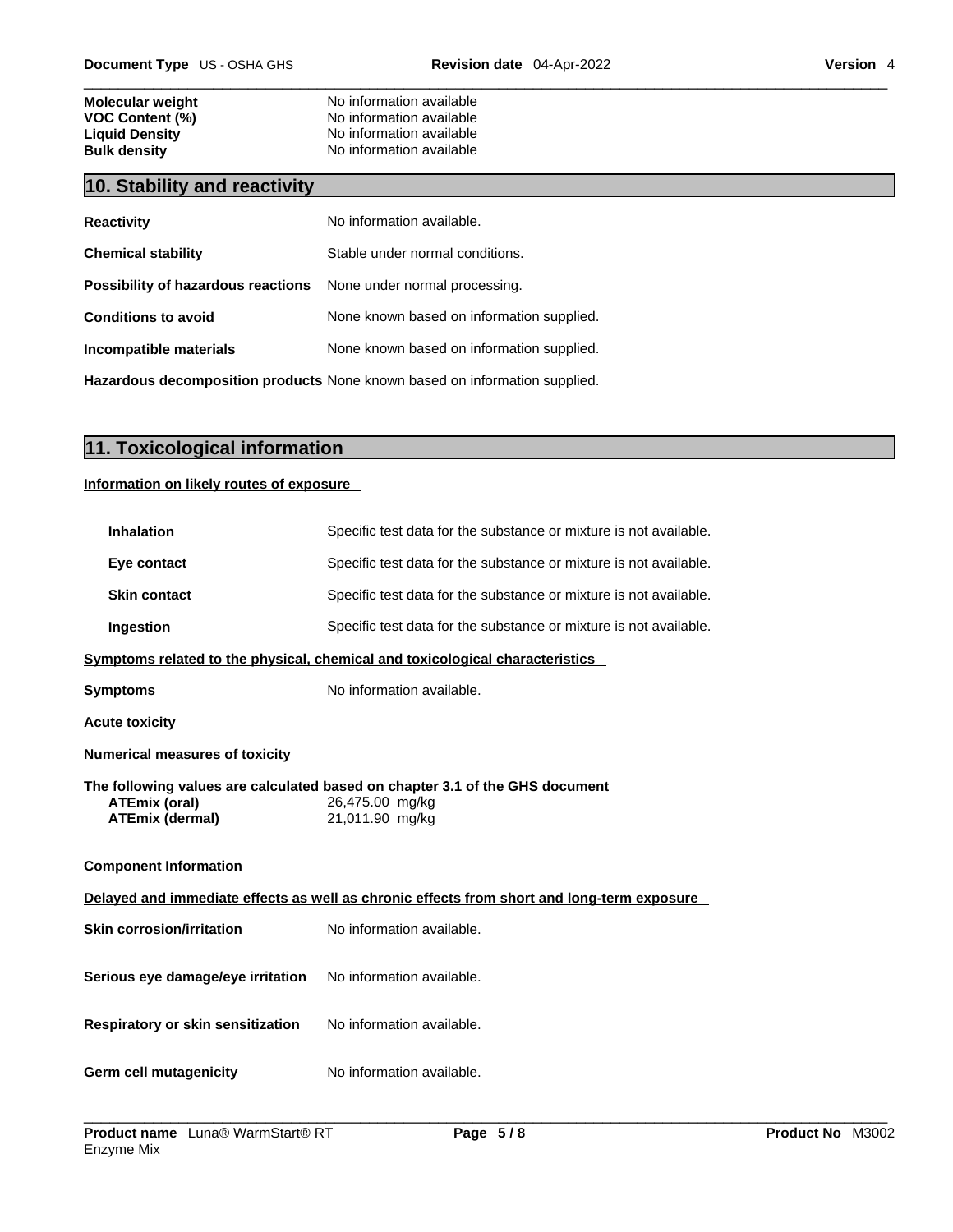| No information available. |
|---------------------------|
| No information available. |
| No information available. |
| No information available. |
| No information available. |
| No information available. |
| No information available. |
|                           |

# **12. Ecological information**

### **Ecotoxicity**

| Persistence and degradability | No information available. |  |
|-------------------------------|---------------------------|--|
|                               |                           |  |
| <b>Bioaccumulation</b>        |                           |  |
| <b>Component Information</b>  |                           |  |
| Other adverse effects         | No information available. |  |

# **13. Disposal considerations Waste treatment methods**

| Waste from residues/unused | Dispose of in accordance with local regulations. Dispose of waste in accordance with |
|----------------------------|--------------------------------------------------------------------------------------|
| products                   | environmental legislation.                                                           |
| Contaminated packaging     | Do not reuse empty containers.                                                       |

# **14. Transport information**

| <b>DOT</b>  | Not regulated |
|-------------|---------------|
| <b>TDG</b>  | Not regulated |
| <b>MEX</b>  | Not regulated |
| ICAO (air)  | Not regulated |
| <b>IATA</b> | Not regulated |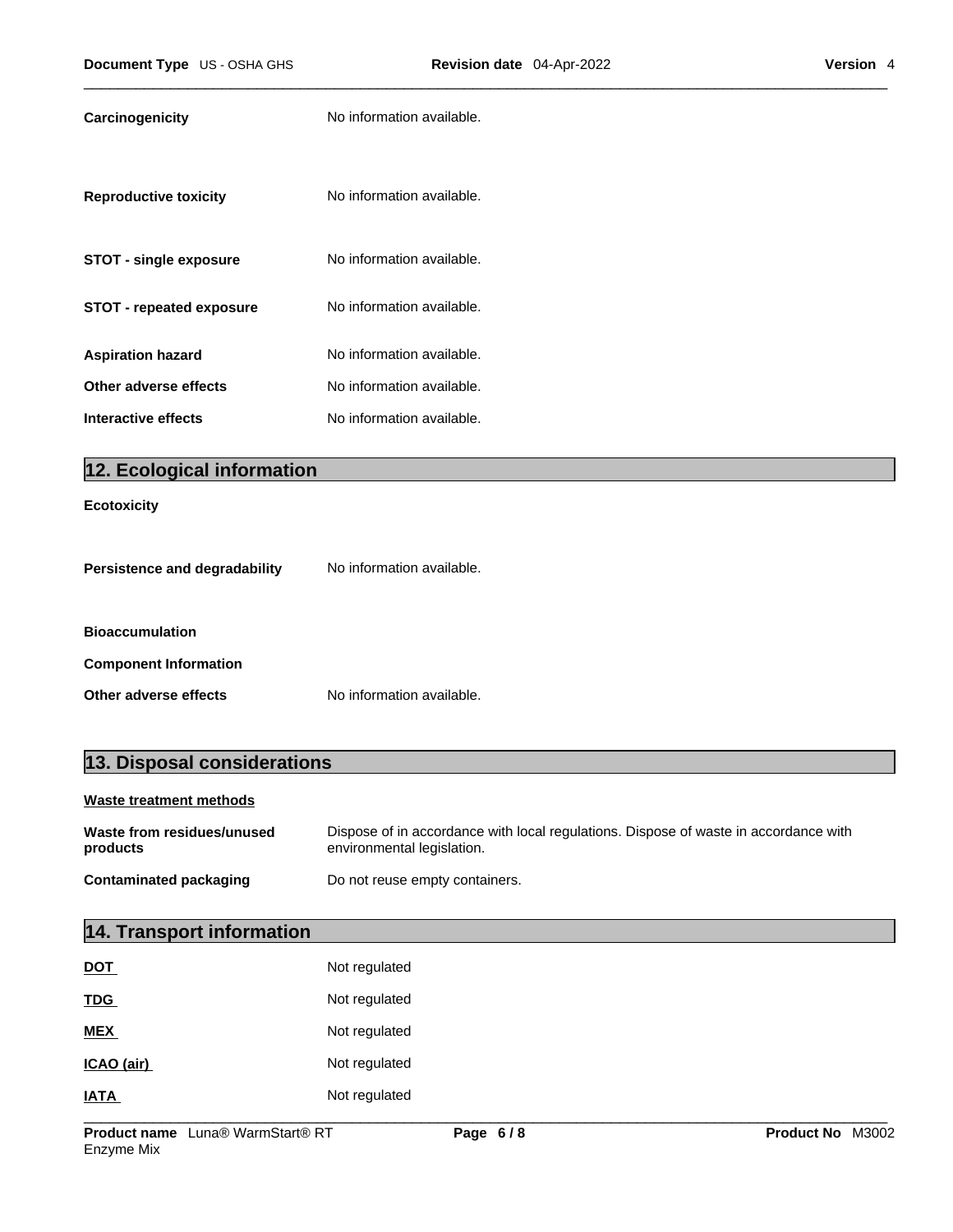| 15 Degulatory information |               |
|---------------------------|---------------|
| <b>ADN</b>                | Not regulated |
| <b>ADR</b>                | Not regulated |
| RID                       | Not regulated |
| <b>IMDG</b>               | Not regulated |
|                           |               |

# **15. Regulatory information**

#### **International Inventories**

| ۰.<br>I<br>I<br>×<br>M.<br>۰.<br>۰. |
|-------------------------------------|
|-------------------------------------|

Contact supplier for inventory compliance status.

| <b>DSL/NDSL</b>      | Contact supplier for inventory compliance status. |
|----------------------|---------------------------------------------------|
| <b>EINECS/ELINCS</b> | Contact supplier for inventory compliance status. |
| <b>ENCS</b>          | Contact supplier for inventory compliance status. |
| <b>IECSC</b>         | Contact supplier for inventory compliance status. |
| <b>KECL</b>          | Contact supplier for inventory compliance status. |
| <b>PICCS</b>         | Contact supplier for inventory compliance status. |
| AIIC.                | Contact supplier for inventory compliance status. |
| <b>NZIoC</b>         | Contact supplier for inventory compliance status. |

 **Legend:** 

 **TSCA** - United States Toxic Substances Control Act Section 8(b) Inventory

 **DSL/NDSL** - Canadian Domestic Substances List/Non-Domestic Substances List

 **EINECS/ELINCS** - European Inventory of Existing Chemical Substances/European List of Notified Chemical Substances

 **ENCS** - Japan Existing and New Chemical Substances

 **IECSC** - China Inventory of Existing Chemical Substances

 **KECL** - Korean Existing and Evaluated Chemical Substances

 **PICCS** - Philippines Inventory of Chemicals and Chemical Substances

 **AICS** - Australian Inventory of Chemical Substances

 **NZIoC** - New Zealand Inventory of Chemicals

#### **US Federal Regulations**

#### **SARA 313**

Section 313 of Title III of the Superfund Amendments and Reauthorization Act of 1986 (SARA). This product does not contain any chemicals which are subject to the reporting requirements of the Act and Title 40 of the Code of Federal Regulations, Part 372.

#### **SARA 311/312 Hazard Categories**

Should this product meet EPCRA 311/312 Tier reporting criteria at 40 CFR 370, refer to Section 2 of this SDS for appropriate classifications.

#### **CWA** (Clean Water Act)

This product does not contain any substances regulated as pollutants pursuant to the Clean Water Act (40 CFR 122.21 and 40 CFR 122.42).

#### **CERCLA**

This material, as supplied, does not contain any substances regulated as hazardous substances under the Comprehensive Environmental Response Compensation and Liability Act (CERCLA) (40 CFR 302) or the Superfund Amendments and Reauthorization Act (SARA) (40 CFR 355). There may be specific reporting requirements at the local, regional, or state level pertaining to releases of this material.

### **US State Regulations**

#### **California Proposition 65**